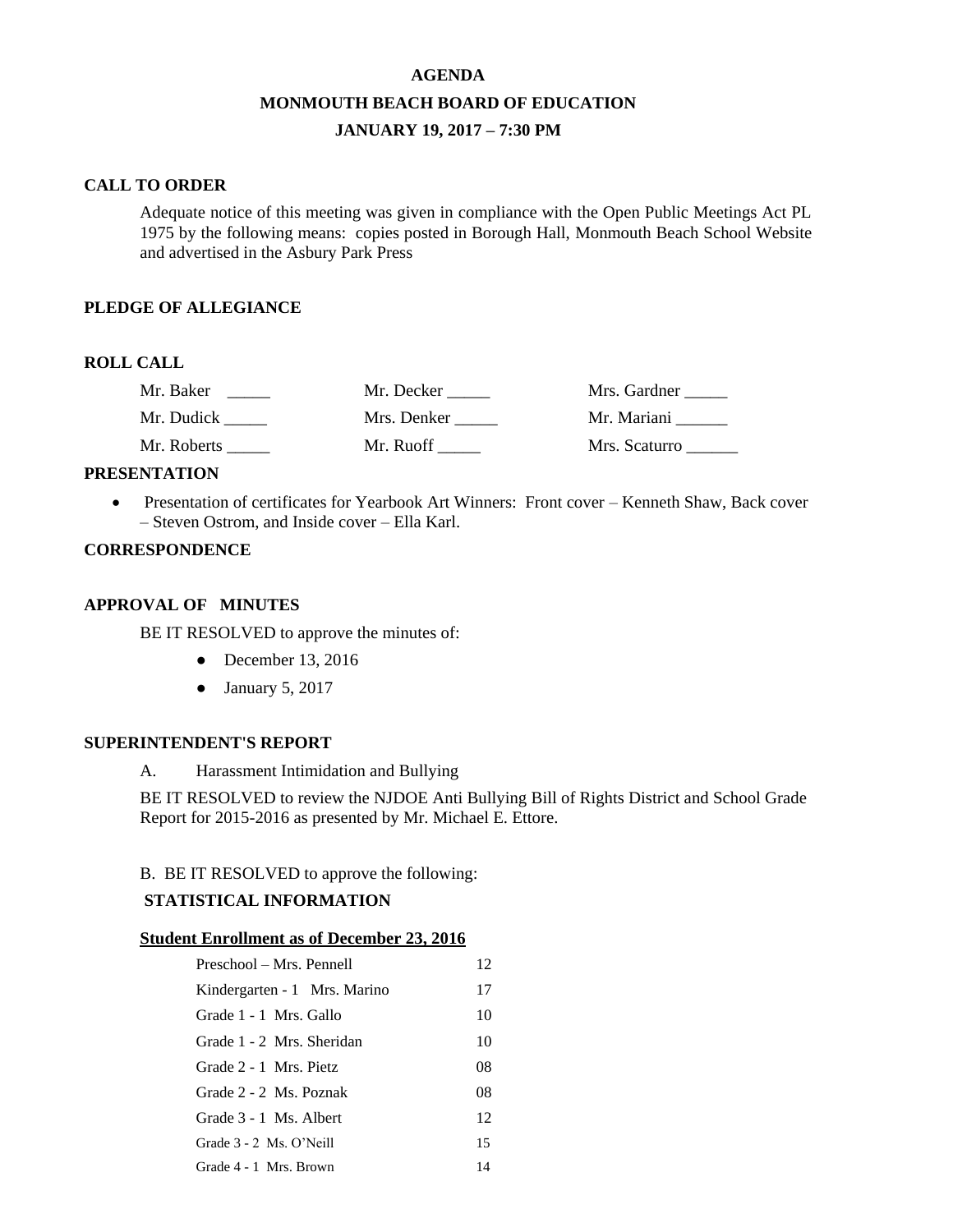| Grade 4 - 2 Mrs. Santry                  |       | 13       |
|------------------------------------------|-------|----------|
| Grade 5 - 1 Mrs. Vaccarelli              |       | 14       |
| Grade 5 - 2 Mr. Vastano                  |       | 14       |
| Grade 6 - 1 Mrs. Mahoney                 |       | 14       |
| Grade 6 - 2 Mrs. Silakowski              |       | 13       |
| Grade 7 - 1 Mrs. Sullivan                |       | 18       |
| Grade 7 - 2 Mr. Vincelli                 |       | 18       |
| Grade 8 - 1 Mrs. Maxcy                   |       | 15       |
| Grade 8 - 2 Mrs. McMahon                 |       | 15       |
|                                          | Total | 240      |
| Special Education (Out of District): 3   |       |          |
| One student in the following placements: |       |          |
| Oceanport Schools (2)                    |       |          |
| Harbor School (1)                        |       |          |
| <b>Student Attendance</b>                |       |          |
| September                                | 99%   | February |
| October                                  | 97%   | March    |
| November                                 | 95%   | April    |
| December                                 | 94.5% | May      |
| January                                  |       | June     |
|                                          |       |          |
| <b>Staff Attendance</b>                  |       |          |
| September                                | 96.5% | February |
| October                                  | 99%   | March    |
| November                                 | 98.5% | April    |
| December                                 | 93.5% | May      |
| January                                  |       | June     |

#### Fire Drills

December 14, 2016 at 11:30 a.m.

## Security Drill

December 22, 2016 at 2:00 p.m. – Active Shooter

### **PUBLIC DISCUSSION**

In compliance with Open Public Meetings Act PL 1975, Chapter 10:4-12 subsection b, - A public body may exclude the public only from that portion of a meeting at which the public body discusses any matter involving the employment, appointment, termination of employment, terms and conditions of employment evaluation of the performance of promotion or discipline of any specific prospective public officer or employees or current public offer or employee employed or appointed by the public body, unless all the individual employees or appointees whose rights could be adversely affected request in writing that such matter or matters be discussed at a public meeting. As per Board Bylaws, 0167, public participation in Board Meetings, such remarks are to be limited to five minutes duration. The Board of Education, though affording the opportunity for members of the public to comment will not engage and/or make remarks concerning matters of student confidentiality and/or matters of personnel wherein employees of the District have not been given notice of the Board's intent to discuss their terms and conditions of employment. Members of the public are reminded that though they are afforded the opportunity to address the Board, they are not given license to violate the laws of slander. Comments made by members of the public that are not in keeping with the orderly conduct of a public meeting will be asked to yield the floor and if they fail to do so may be subject to charges under New Jersey statues associated with disruption of a public meeting.

#### **PTO UPDATE**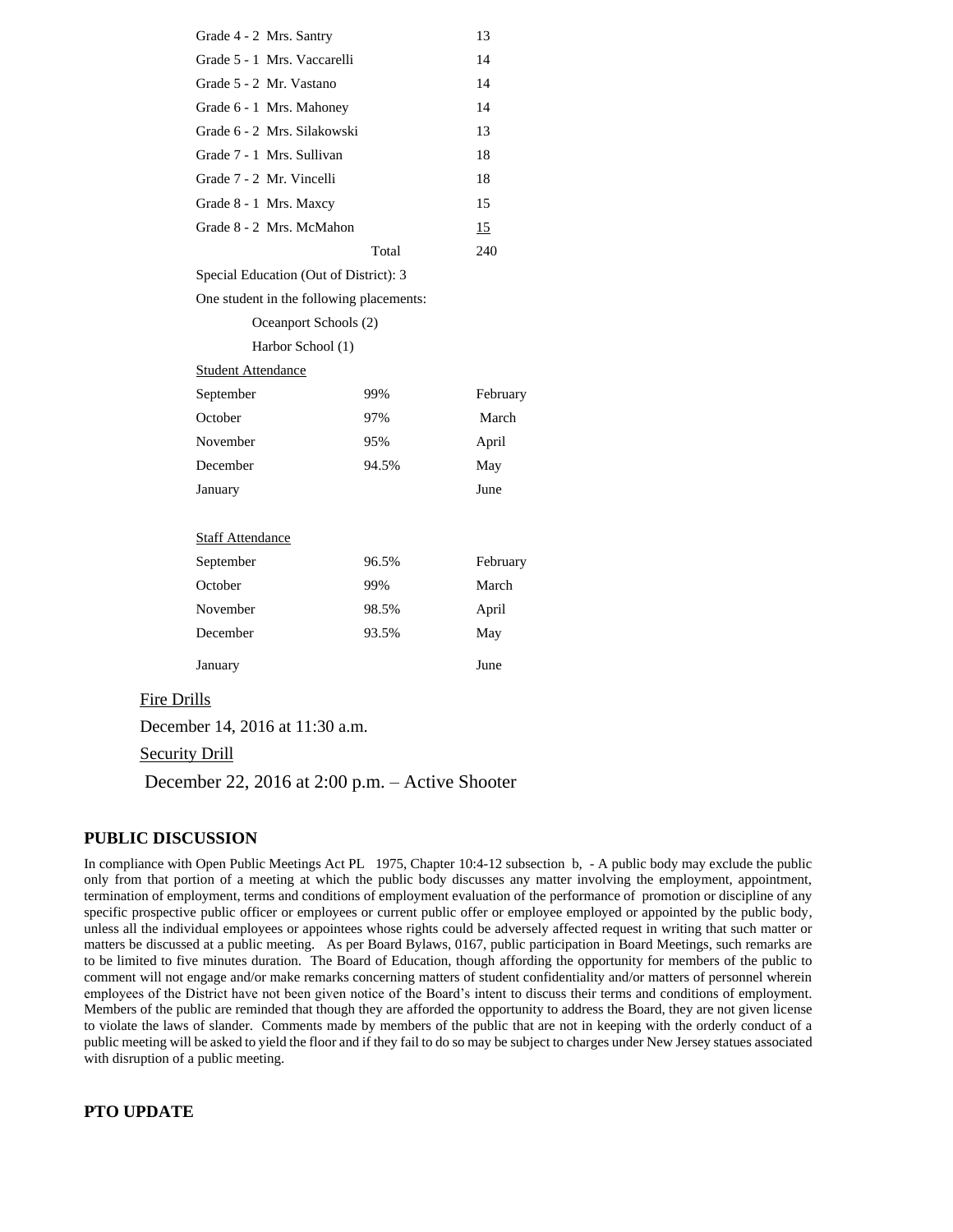- A. BE IT RESOLVED to approve the following financial reports:
	- Report of the Board Secretary December 31, 2016 Cash Balances:

| Fund 10 |     | \$2,516,700.66 |
|---------|-----|----------------|
| Fund 20 | \$  | 18,459.68      |
| Fund 30 | \$. | 52,613.15      |
| Fund 40 | \$  |                |
| Fund 50 | \$  | 10,477.02      |
| Fund 60 | \$  | 42,227.09      |

- Reconciliation Report for December
- December Payroll
- January bill list in the amount of \$125,898.82

In accordance with the reports attached:

Pursuant to NJAC 6:l20-2.13(d), I certify as of December 31, 2016 no budgetary line item account has been over expended in violation of NJAC 6:20-22.13 (ad). I hereby certify that all of the above information is correct.

## Board Certification:

Pursuant to NJAC 6:20-2.3 (e), we certify that as of December 31, 2016 after review of the Secretary's Monthly Report and upon consultation with the appropriate district officials, that to the best of our knowledge, no major account or fund has been over expended in violation of NJAC 6:230-22.13(b) and that sufficient funds are available to meet the district's financial obligations for the remainder of the fiscal year.

> B. BE IT RESOLVED to retroactively approve agreement with Aramark/Shore Regional School District to provide custodial services for the Monmouth Beach School at an annual cost (July 1, 2016 through June 30, 2017) of \$32,000

### **PERSONNEL**

Sandi Gardner Chair,

Kathy Denker, David Roberts, Kelly Scaturro

- A. BE IT RESOLVED to approve the following teacher/admin workshops:
	- Retroactively approved Meghan Vaccarelli and Rianne Albert to attend NJPSA Formative Assessment Data workshop on January 13, 2017 at a cost of \$149.00 each.
	- Greg Zweemer and Dina LoPiccolo to attend Techspo workshop in Atlantic City on January 27, 2017 at a cost of \$275.00 per person.
	- Greg Zweemer and Joshua DeSantis to attend mandatory Pearson Regional Training workshop for PARCC on February 15, 2017 at no cost.
	- Joshua DeSantis to attend Gang Awareness Training at the Monmouth County Prosecutor's office on February 3, 2017 at no cost.
	- Meghan Vaccarelli to attend a Brookdale Education Network workshop as an instructor on Differentation on February 24, 2017 at no cost.
	- Susan Gillick to attend NJSSNA Spring Conference on March 25, 2017 at a cost of \$199.
	- Tina Freglette to attend Pesi Rehab Dyslexia workshop on February 27, 2017 at a cost of \$200.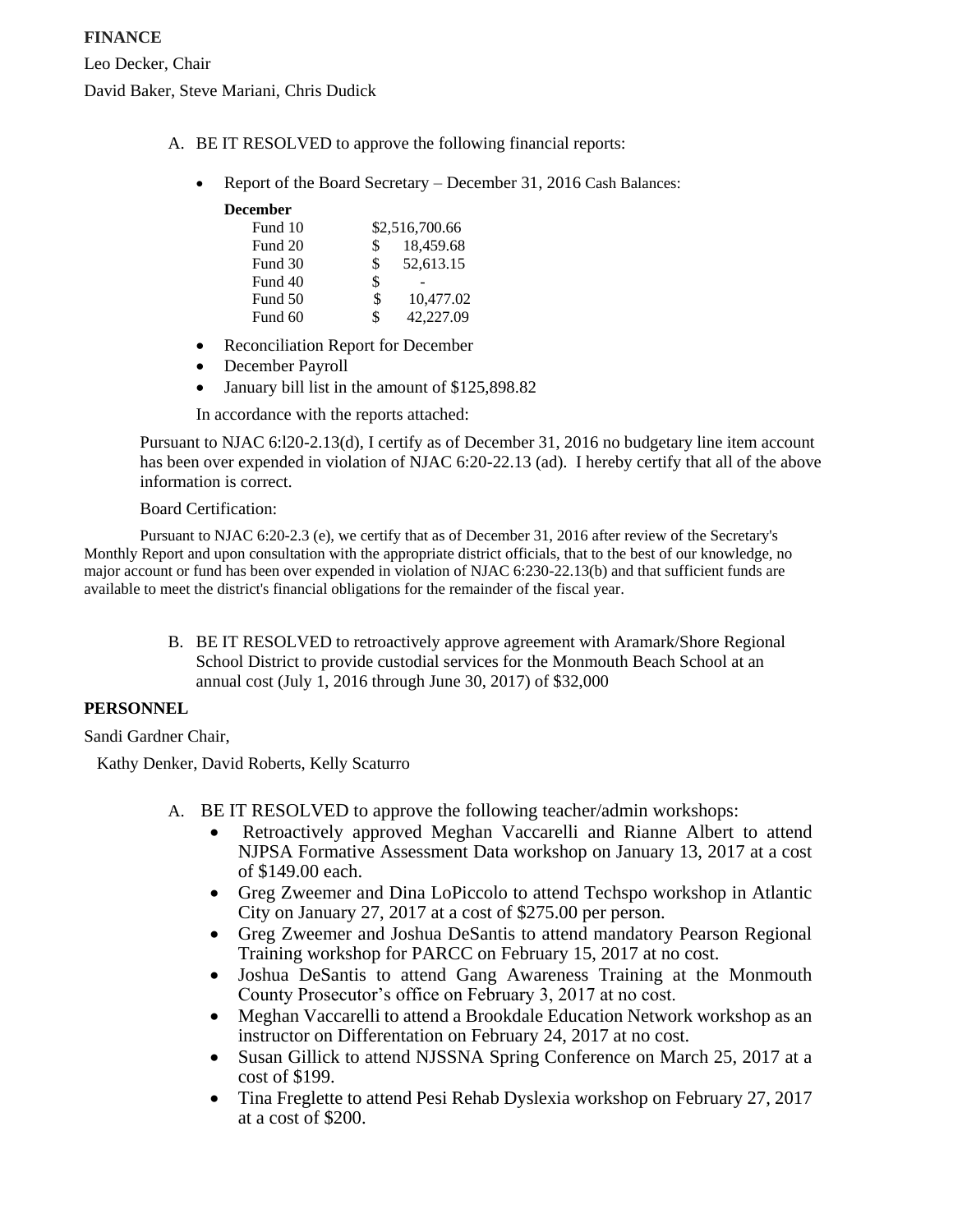- B. BE IT RESOLVED to approve Anthony Gizzi from Brookdale Community College to complete a 60 hour field observation (15 weeks) with Mr. Jason Vastano in his fifth grade classroom.
- C. BE IT RESOLVED to approve Erin Deininger to provide 5 hours a week of ELA and Social Studies home instruction to student ID 910 for a period of 30 days, retroactively effective January 9, 2017 at a contracted rate of \$50.00/hour.

## **CURRICULUM AND INSTRUCTION**

Chair Kathleen Denker

Kelly Scaturro, Sandi Gardner, David Roberts

- A. BE IT RESOLVED to approve Monmouth Beach School District Midyear Curriculum Writing/Revising:
- English Language Arts K-8

Up to 9 staff members not to exceed \$3,735 (74.7 hours in total  $\omega$  \$50/hr., 8.3 hours each staff member)

- Grade K Rachel Mogavero (8.3 hours @ \$50 per hour)
- Grade 1 Kara Sheridan (8.3 hours @ \$50 per hour)
- Grade 2 Nancy Pietz (8.3 hours @ \$50 per hour)
- Grade 3 Erin Deininger (8.3 hours @ \$50 per hour)
- Grade 4 Katherine Bazley (8.3 hours @ \$50 per hour)
- Grade 5 Meghan Vaccarelli (8.3 hours @ \$50 per hour)
- Grade 6 Jacki Fuchs (8.3 hours @ \$50 per hour)
- Grade 7 Alison McMahon (8.3 hours @ \$50 per hour)
- Grade 8 Alison McMahon (8.3 hours @ \$50 per hour)
- Mathematics K-8

Up to 9 staff members not to exceed \$3,735 (74.7 hours in total  $\omega$  \$50/hr., 8.3 hours each staff member)

- Grade K Kara Sheridan (8.3 hours @ \$50 per hour)
- Grade 1 Kara Sheridan (8.3 hours @ \$50 per hour)
- Grade 2 Kory Poznak (8.3 hours @ \$50 per hour)
- Grade 3 Nancy Pietz (8.3 hours @ \$50 per hour)
- Grade 4 Rachel Mogavero (8.3 hours @ \$50 per hour)
- Grade 5 Jason Vastano (8.3 hours @ \$50 per hour)
- Grade 6 Katherine Bazley (8.3 hours @ \$50 per hour)
- Grade 7 Katherine Bazley (8.3 hours @ \$50 per hour)
- Grade 8 Jacki Fuchs (8.3 hours @ \$50 per hour)
- Social Studies K-8

Up to 9 staff members not to exceed \$3,735 (74.7 hours in total  $\omega$  \$50/hr., 8.3 hours each staff member)

- Grade K Jacki Fuchs (8.3 hours @ \$50 per hour)
- Grade 1 Kara Sheridan (8.3 hours @ \$50 per hour)
- Grade 2 Nancy Pietz (8.3 hours @ \$50 per hour)
- Grade 3 Erin Deininger (8.3 hours @ \$50 per hour)
- Grade 4 Meghan Vaccarelli (8.3 hours @ \$50 per hour)
- Grade 5 Meghan Vaccarelli (8.3 hours @ \$50 per hour)
- Grade 6 Peter Vincelli (8.3 hours @ \$50 per hour)
- Grade 7 Peter Vincelli (8.3 hours @ \$50 per hour)
- Grade 8 Peter Vincelli (8.3 hours @ \$50 per hour)

### **Total for Curriculum is \$11,205**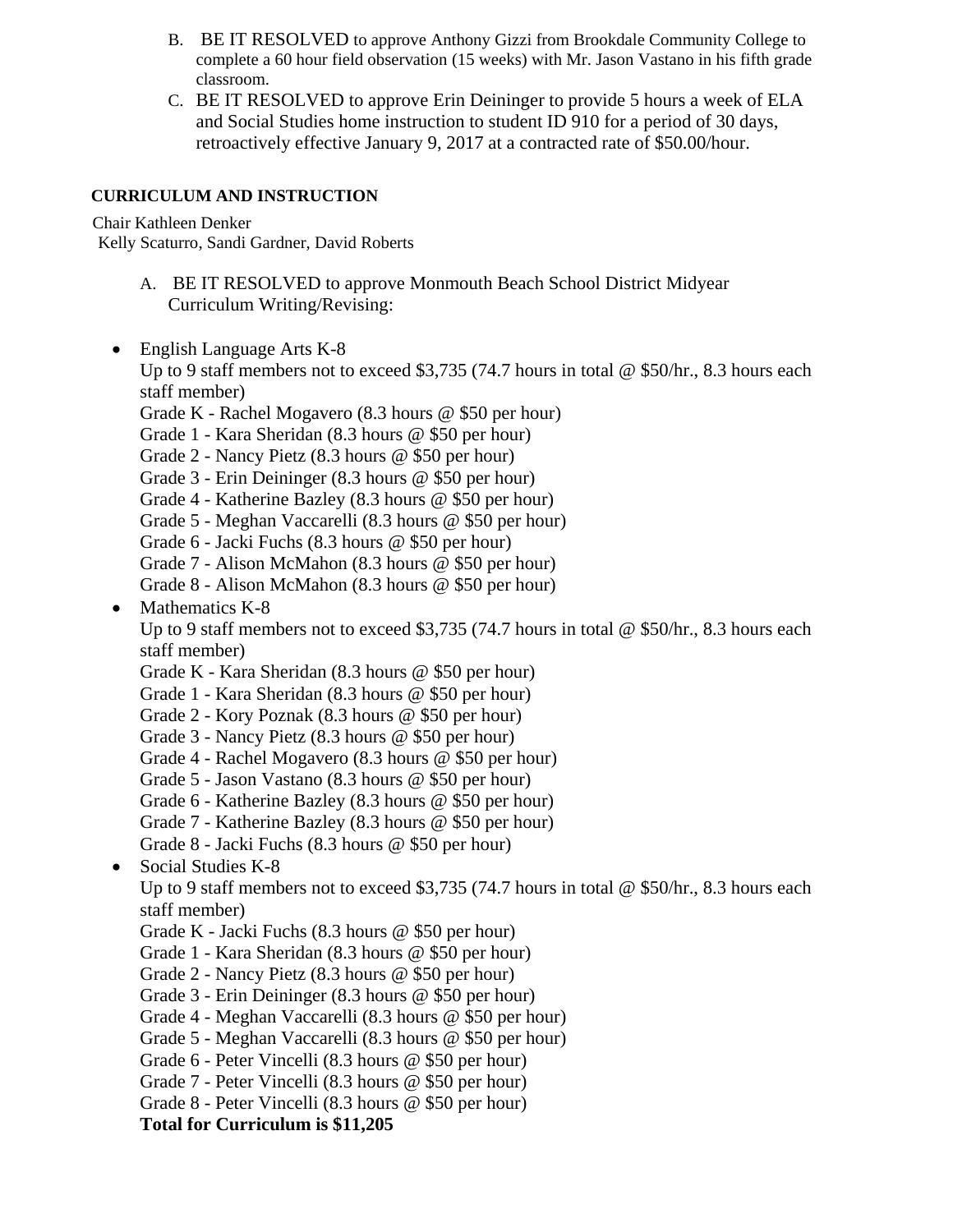- B. BE IT RESOLVED to approve Monmouth Beach School District's Professional Development Contracts through shared purchases for the 2016-2017 school year:
- Tamka Educational Products LLC Toby Karten \$868
- Center for Applied Linguistics \$1,016
- Lindstrom Learning \$696
- Kiker Learning \$958
- Learning Plus LLC \$522
- NJ Coalition for Inclusive Education Inc. \$550
- Teach 2 Teach LLC \$522
- Robert D. Hassler Consultant \$868
	- C. BE IT RESOLVED to approve Shore Consortium for the Gifted and Talented Agreement to Participate for the Music and Movies Convocation – Grade 7, Middletown Arts Center on March 23 & March 24 at a cost of \$1,800.00 for twelve students.

## **BUILDING AND GROUNDS**

## David Baker, Chair

Chris Dudick, Leo Decker, Steve Mariani

- A. BE IT RESOLVED to approve the following Building Use Application Form:
	- Mr. Kammerer to host Jump for Heart on March 7, 2017 from 2:45 p.m. 3:45 p.m. in the gym. All proceeds will benefit the American Heart Association.
	- PTO to hold meetings for the School Newspaper, for grades  $5 8$ , every Friday in the library from 2:45 p.m.  $-$  3:45 p.m. from January 20 through May 26, 2017.

## **POLICY**

BE IT RESOLVED to approve first reading on the following Policies and Regulations:

1510 P  $\& R$  Americans with Disabilities Act (M) (Revised) 2415.30 P Title I - Educational Stability for Children in Foster Care (M) (New) 2418 P & R Section 504 of the Rehabilitation Act of 1973 -- Students (M) (New) 5116 P & R Education of Homeless Children (Revised) 5330.04 P Administering an Opioid Antidote (New) 8330 P & R Student Records (M) (Revised)